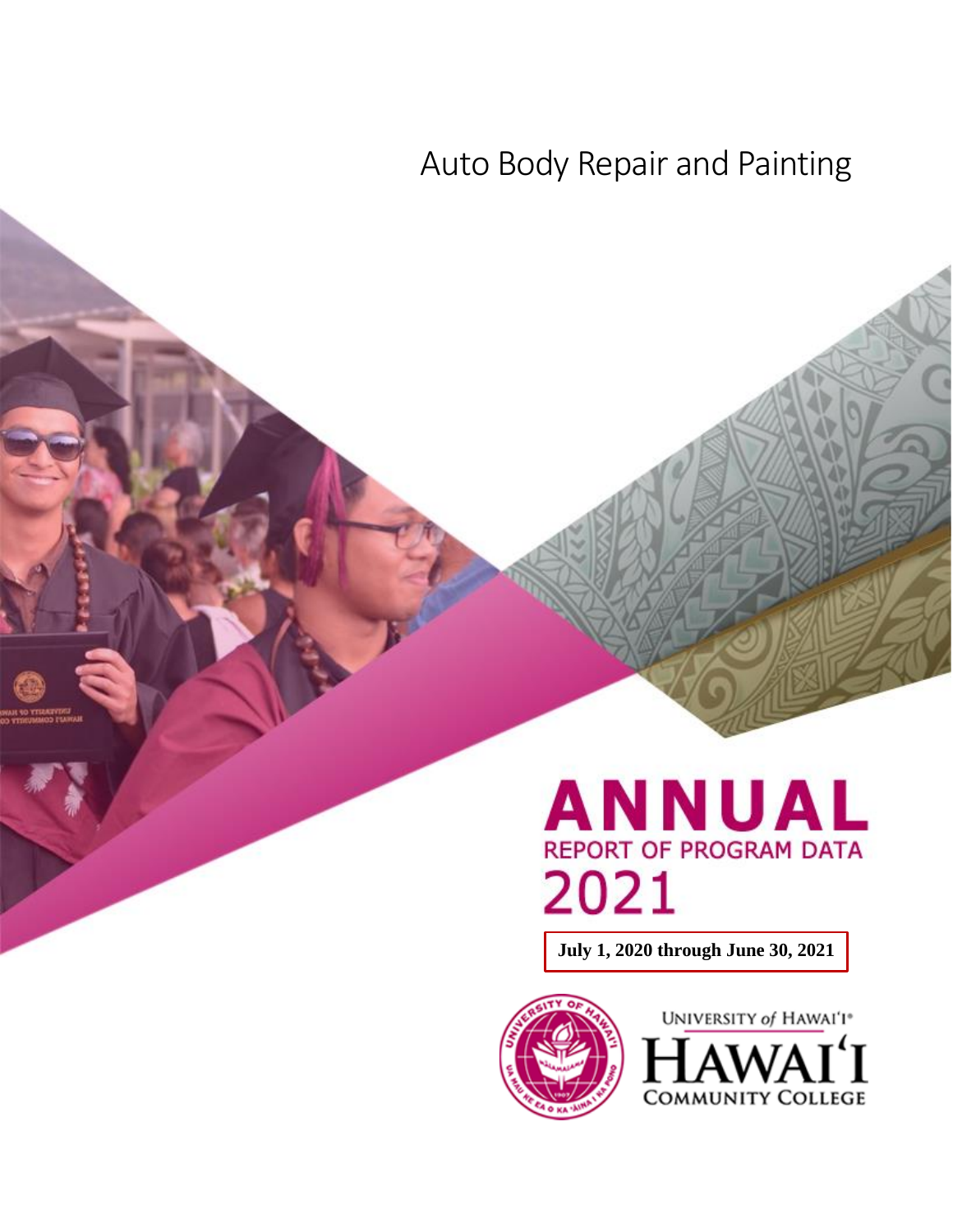## 1. Program or Unit Description

#### Program Description

The Auto Body Repair and Painting program offers vocational training to students desiring to gain knowledge, and develop salable skills and attitudes that will qualify them for employment in the auto body repair and painting industry and related occupations. Classroom and hands-on live lab training are provided that represents the current and new technological trends in the industry. The training will also help students progress from entry level work to higher skill levels in the trade. This program also seeks to serve the community by providing job upgrading opportunities for professionals in the field. Graduates have found that completion of the Auto Body Repair and Painting program enables them to get better paying jobs and to advance faster once employed than others who do not have the benefit of training.

The population of undergraduates enrolled in the Auto Body Repair and Painting program is strongly focused in getting prepared to enter the automotive collision repair industry as entry level technicians. The current curriculum used in our classes are the I-CAR (Inter-Industry Conference on Auto Collision Repair) Professional Development Program - Education Edition (PDP-EE). All of the industry technical procedures for repairs are based on the I-CAR repair methods; also, certification and qualification tests for students and industry technicians.

## Analysis of the Program/Unit

#### [UHCC Annual Report of Program Data \(VARPD\)](https://uhcc.hawaii.edu/varpd/)

We have an overall Program Health call of " Cautionary," with a Healthy call for Demand Health, a Progressing call for Efficiency Health, and Progressing call for Effectiveness Health. Our Demand health is Healthy as there are many jobs out in the industry waiting to have positions filled. In the Spring of 2021, ABRP students landed multiple positions in numerous businesses within our industry (see attachment). Our Efficiency Health was at Progressing. We had a fill rate of 11 students, but one student withdrew within the second semester due to not showing up at all to class. Then in the Spring semester of 2021, we had another student who also failed because of not showing up to class. Losing two students can make a difference in our Efficiency and Effectiveness health. Efficiency Health was also at Progressing. This is due to two students that withdrew or failed. There was an increase in our Successful Completion with a 95%. Being that the COVID -19 pandemic has hit worldwide in 2019 and continues to present day, we still need to stride forward with increasing our enrollment with virtual career fairs, community involvement, and hard work.

For Distance Indicators, ABRP has no distance learning.

Our Perkins indicators were both met for 1P1 and 2P1.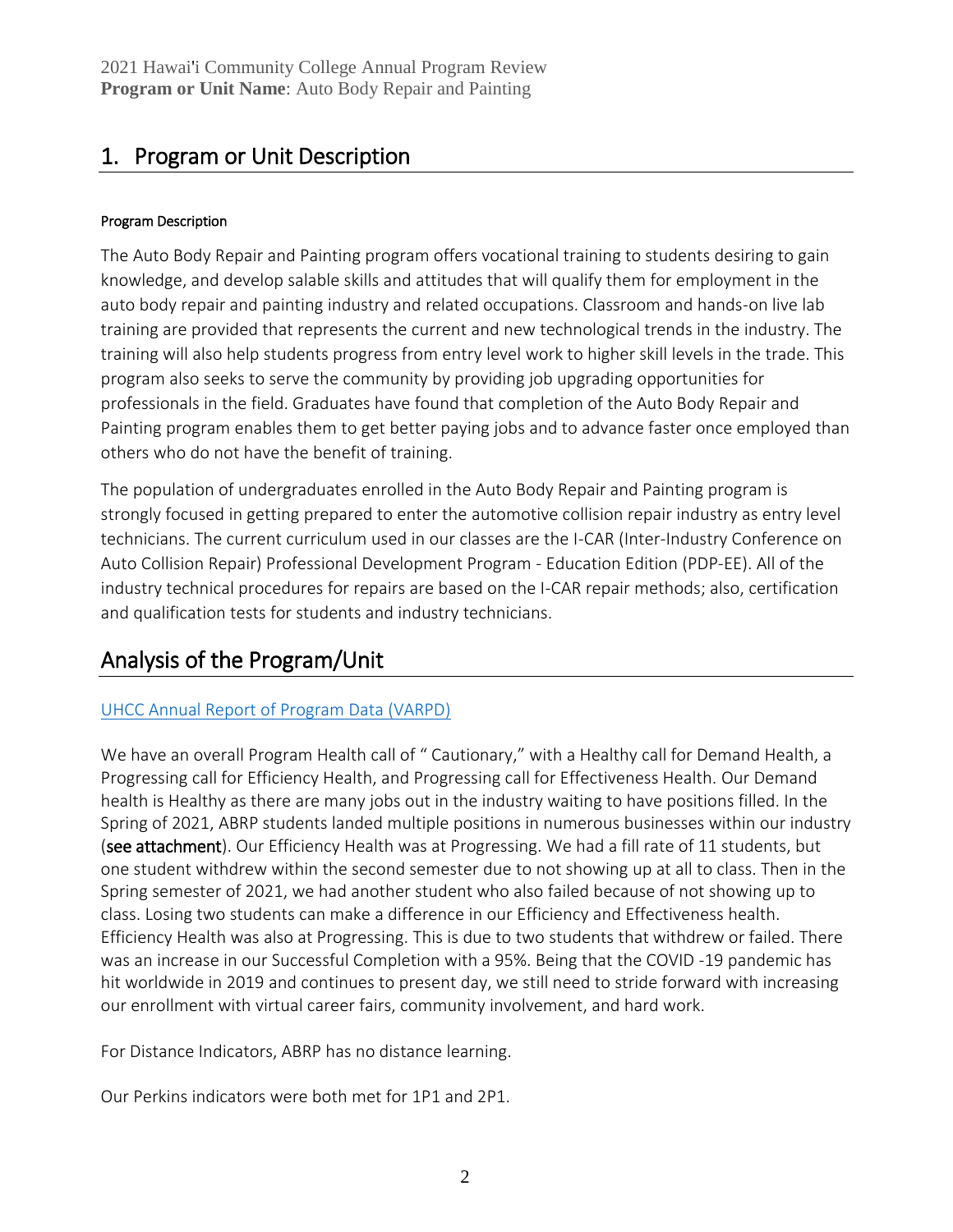## 3. Program Learning Outcomes or Unit/Service Outcomes

*a) List all Program Learning Outcomes (PLOs) or Unit/Service Outcomes (UOs) and their alignment to the College's Institutional Learning Outcomes (ILOs).*

#### ABRP PLO1: Demonstrate entry-level knowledge and skills required for the safe operation of

#### tools and equipment necessary to perform repairs on modern automobiles.

Linked Institution Outcomes

- ILO2: Utilize critical thinking to solve problems and make informed decisions.
- ILO4: Utilize quality comprehensive services and resources in the on-going pursuit of educational and career excellence.

#### ABRP PLO2: Apply proper safety procedures and regulated compliance standards applicable to the auto collision and refinish industry.

Linked Institution Outcomes

- ILO2: Utilize critical thinking to solve problems and make informed decisions.
- ILO5: Produce and perpetuate safe, healthy learning and professional environments that are respectful of social and individual diversity.
- ILO6: Contribute to sustainable environmental practices for personal and community wellbeing.

#### ABRP PLO3: Demonstrate structural panel repair techniques and advanced welding skills.

Linked Institution Outcomes

- ILO2: Utilize critical thinking to solve problems and make informed decisions.
- ILO5: Produce and perpetuate safe, healthy learning and professional environments that are respectful of social and individual diversity.
- ILO6: Contribute to sustainable environmental practices for personal and community wellbeing.

#### ABRP PLO4: Demonstrate competence in refinish procedures.

Linked Institution Outcomes

- ILO2: Utilize critical thinking to solve problems and make informed decisions.
- ILO5: Produce and perpetuate safe, healthy learning and professional environments that are respectful of social and individual diversity.
- ILO6: Contribute to sustainable environmental practices for personal and community wellbeing.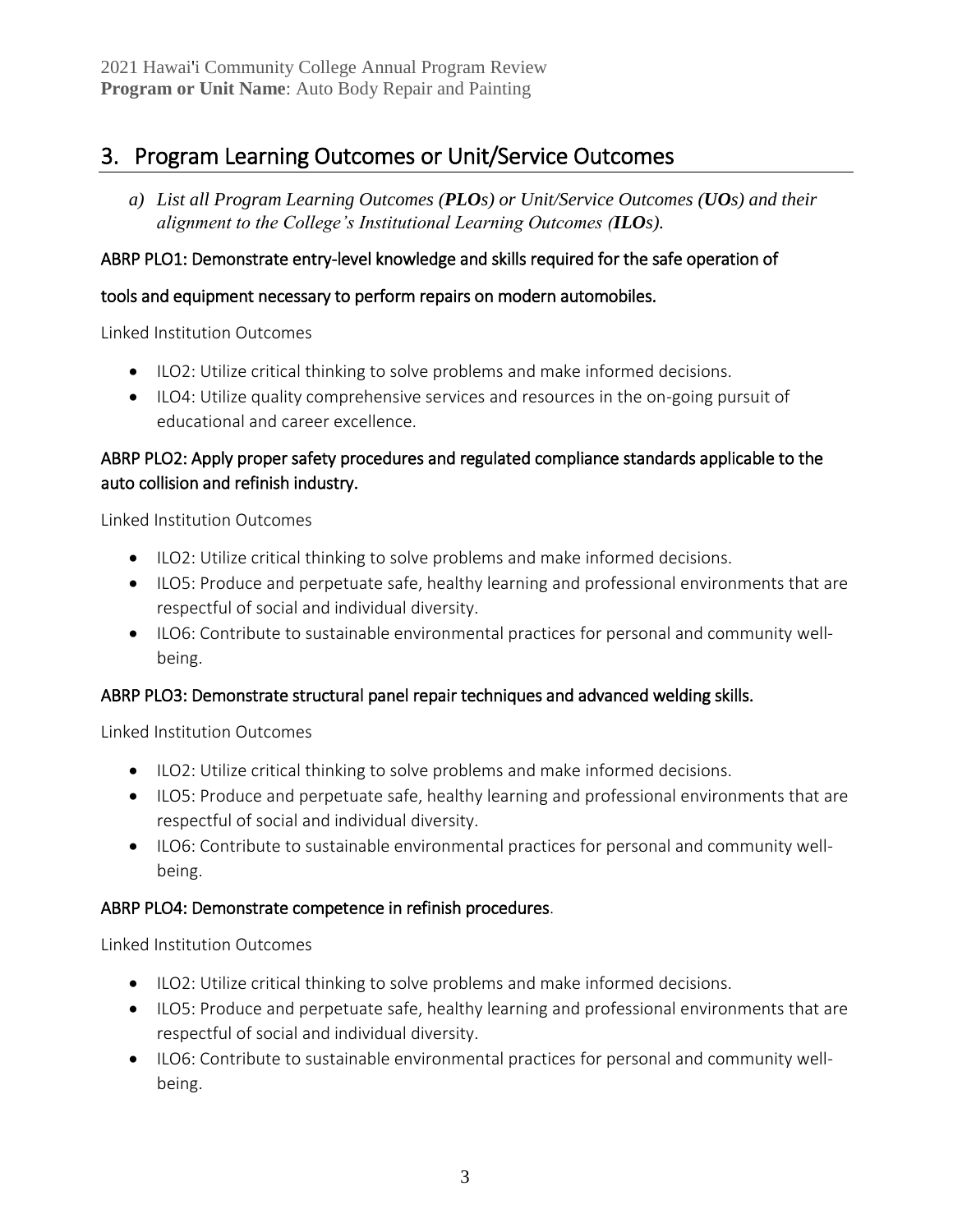#### ABRP PLO5: Employ industry standard operating procedures and repair techniques.

Linked Institution Outcomes

- ILO1: Communicate effectively in a variety of situations.
- ILO2: Utilize critical thinking to solve problems and make informed decisions.
- ILO4: Utilize quality comprehensive services and resources in the on-going pursuit of educational and career excellence.
- ILO5: Produce and perpetuate safe, healthy learning and professional environments that are respectful of social and individual diversity.

#### ABRP PLO6: Utilize research, communication, and problem-solving skills to evaluate and

#### operationalize repair tasks.

Linked Institution Outcomes

- ILO1: Communicate effectively in a variety of situations.
- ILO2: Utilize critical thinking to solve problems and make informed decisions.
- ILO4: Utilize quality comprehensive services and resources in the on-going pursuit of educational and career excellence.
- ILO5: Produce and perpetuate safe, healthy learning and professional environments that are respectful of social and individual diversity.
- ILO6: Contribute to sustainable environmental practices for personal and community wellbeing.

#### ABRP PLO7: Model professional conduct and practice desirable work habits and attitudes for successful employment in the auto repair industry.

Linked Institution Outcomes

ILO1: Communicate effectively in a variety of situations.

- ILO2: Utilize critical thinking to solve problems and make informed decisions.
- ILO3: Apply knowledge and skills to make contributions to community that are respectful of the indigenous people and culture of Hawai'i island, as well as other cultures of the world.
- ILO4: Utilize quality comprehensive services and resources in the on-going pursuit of educational and career excellence.
- ILO5: Produce and perpetuate safe, healthy learning and professional environments that are respectful of social and individual diversity.
- ILO6: Contribute to sustainable environmental practices for personal and community wellbeing.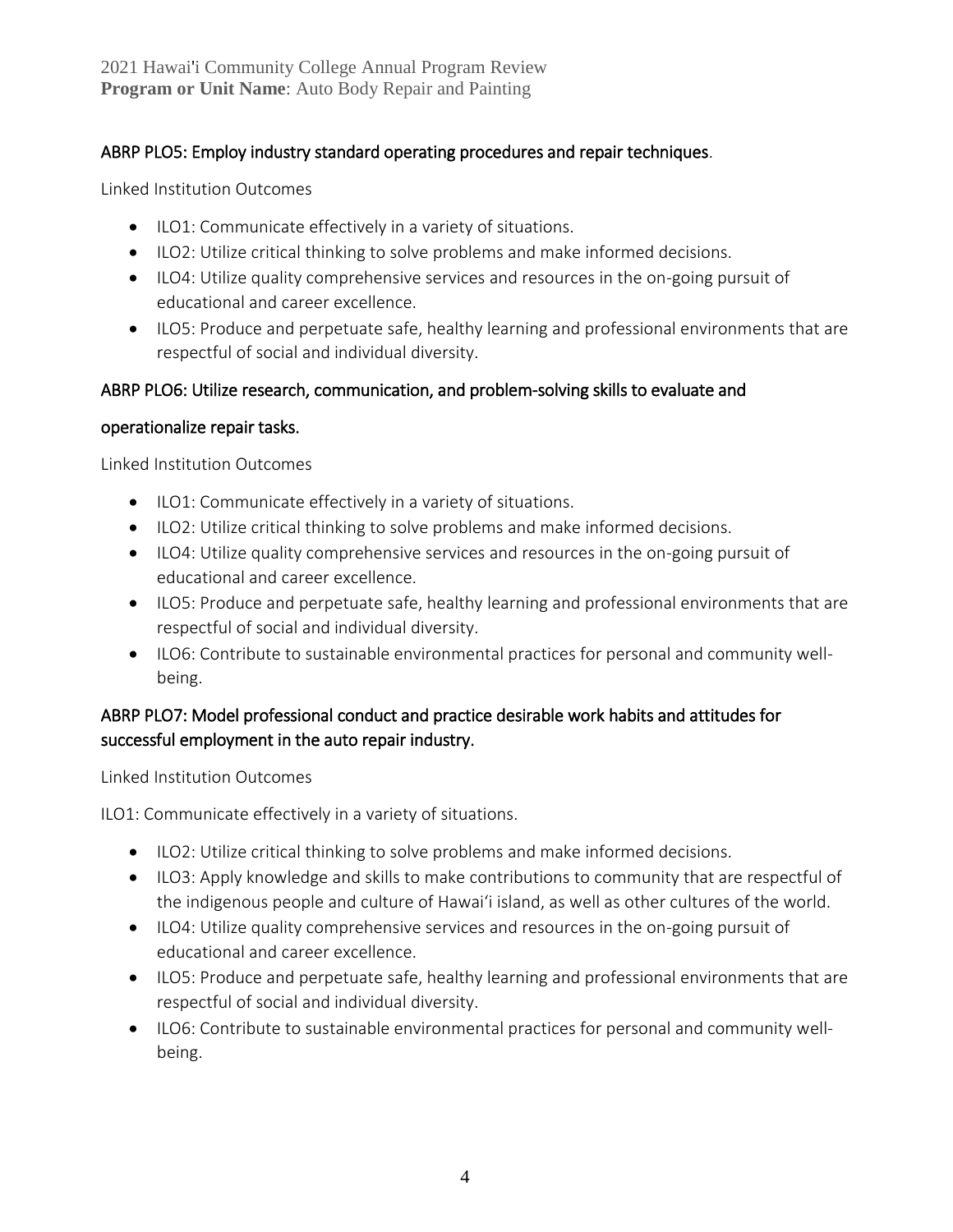2021 Hawai'i Community College Annual Program Review **Program or Unit Name**: Auto Body Repair and Painting

*b) List the PLOs or UOs that have been assessed in the year of this Review. Instructional programs must list the courses that have been assessed in the year of this Review and identify the alignment(s) of Course Learning Outcomes (CLOs) to the PLOs. If no assessment was conducted in the year of this Review, provide an explanation and schedule of upcoming planned assessments.*

For Spring 2021, there were two courses assessed: ABRP 50A (Now ABRP 220) Frame Measuring and Alignment Techniques; and ABRP 30A (Now ABRP 120) Metal and Plastic Refinishing. The CLOs and aligned PLOs are listed in the tables below.

| <b>ABRP 50A -</b><br><b>FRAME MEASURING</b><br><b>AND ALIGNMENT</b><br><b>TECHNIQUES</b> | "CLO 1: Demonstrate knowledge of the procedures for<br>diagnosing structural collision damage and measuring<br>systems to identify location and extent of damage."            | PLOs 1,<br>5, 6    |
|------------------------------------------------------------------------------------------|-------------------------------------------------------------------------------------------------------------------------------------------------------------------------------|--------------------|
|                                                                                          | "CLO 2: Demonstrate how to use frame straightening<br>equipment and re-alignment procedures along with various<br>anchoring methods."                                         | PLOs 1,<br>2, 5    |
|                                                                                          | "CLO 3: Replace/repair structural panels and components<br>including sectioning techniques, ensuring the structural<br>integrity of the vehicle and occupant safety."         | PLOs 1,<br>2, 3, 5 |
|                                                                                          | "CLO 4: Observe the principles of suspension and steering<br>systems, wheel alignment basics and procedures, and<br>diagnosis and repair of suspension and steering systems." | PLOs 1,            |

| <b>ABRP 30A -</b><br><b>METAL AND PLASTIC</b><br><b>REFINISHING</b> | "CLO 1: Demonstrate knowledge of proper safety procedures<br>and practices for automotive refinishing including OSHA and EPA<br>laws and regulations."            | PIOS<br>1, 2           |
|---------------------------------------------------------------------|-------------------------------------------------------------------------------------------------------------------------------------------------------------------|------------------------|
|                                                                     | "CLO 2: Demonstrate proper paint shop equipment and pre-paint<br>preparation steps such as proper final sanding, masking, buffing,<br>and detailing skills."      | PLOs<br>4, 5           |
|                                                                     | "CLO 3: Demonstrate knowledge of various types of automotive<br>refinishing products currently in use and prepare and apply<br>various undercoats and top coats." | <b>PLOs</b><br>4, 5, 6 |
|                                                                     | "CLO 4: Demonstrate knowledge of correct paint application<br>techniques and be able to identify paint problems along with<br>troubleshooting skills."            | PLOs<br>4, 5           |

*c) Assessment Results: provide a detailed discussion of assessment results at the program (PLO) and course (CLO), or unit (UO), levels in the year of this Review. Provide an*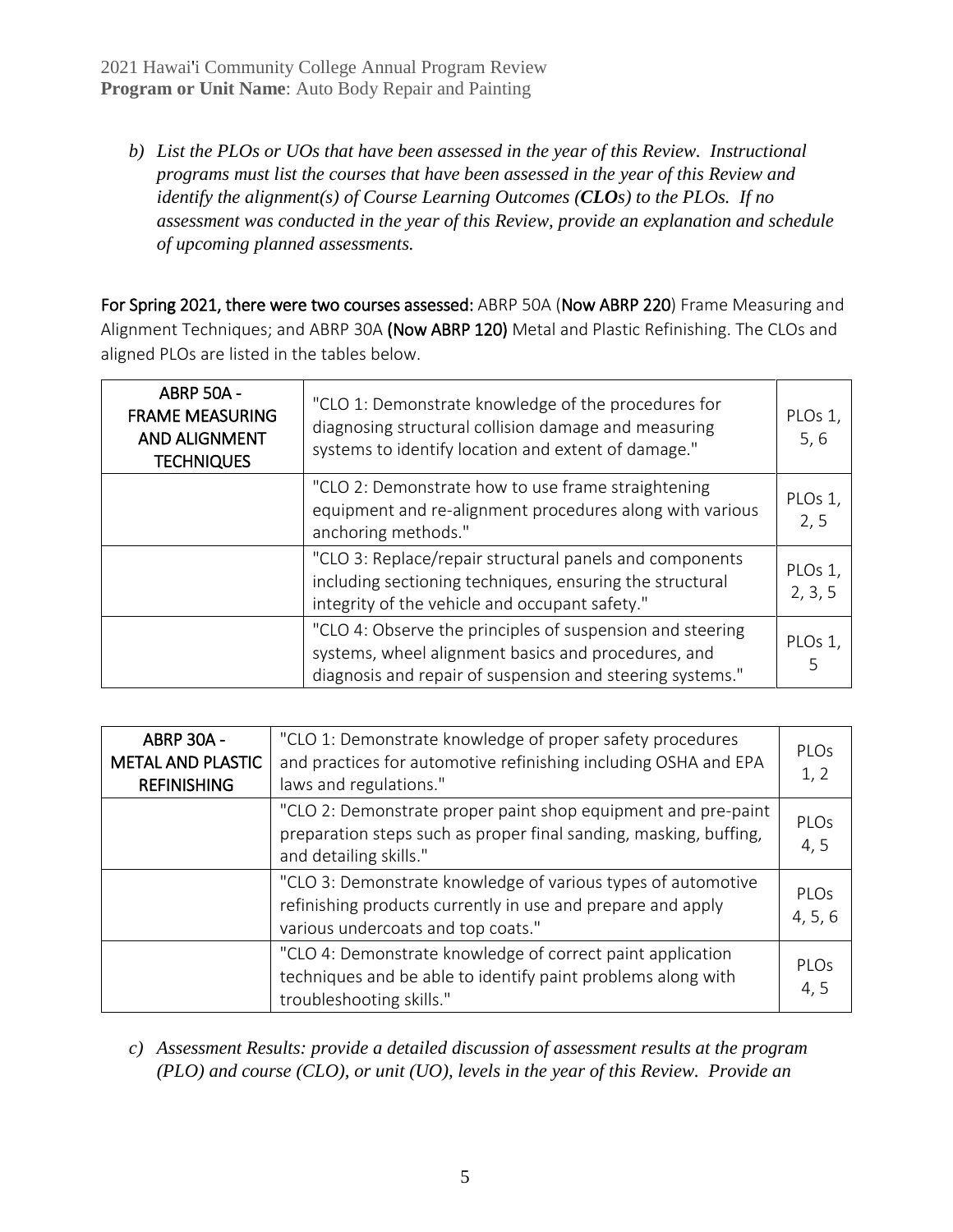*analysis of how these results reflect the strengths and challenges of the program or unit in meetings its Outcomes.*

ABRP 30A: students' overall aggregate average score was 92% Exceeded or Met the CLOs, which exceeded our goal of 75% meeting Proficiency.

ABRP 50A students' overall aggregate average score was 94.5%, Exceeded or Met the CLOs, which exceeded our goal of 75% meeting Proficiency.

#### **ABRP Program Learning Outcomes (PLOs) AY20-21 Assessment Results**

**Dark Green = Exceeds // Light Green = Meets // Orange = Partly Meets //Red = Does not Meet**

| <b>Auto Body Repair &amp; Painting</b>                                                                                                                   |          |                   |               |
|----------------------------------------------------------------------------------------------------------------------------------------------------------|----------|-------------------|---------------|
| 圖 AcademicYear2020-21                                                                                                                                    |          |                   |               |
|                                                                                                                                                          |          |                   |               |
| Outcomes<br><b>EE</b> Curriculum Map<br><b>A</b> Taxonomy                                                                                                |          |                   |               |
| Term:<br>Spring2021<br>$\checkmark$                                                                                                                      |          |                   | Add Outcome - |
| <b>Filter:</b>                                                                                                                                           | Assessed | Assigned          | Related       |
|                                                                                                                                                          |          |                   |               |
| ABRP PLO1                                                                                                                                                |          |                   |               |
| ABRP PLO1                                                                                                                                                |          |                   |               |
| ABRP PLO1: Demonstrate entry-level knowledge and skills required for the safe operation of tools and equipment<br>necessary to perform repairs on modern |          | A Assigned        | 44 Assessed   |
| ABRP_PLO2                                                                                                                                                |          |                   |               |
| <b>ABRP PLO2</b>                                                                                                                                         |          |                   |               |
| ABRP PLO2: Apply proper safety procedures and regulated compliance standards applicable to the auto collision and<br>refinish industry.                  |          | A Assigned        | 26 Assessed   |
|                                                                                                                                                          |          |                   |               |
| ABRP PLO3<br>ABRP PLO3                                                                                                                                   |          |                   |               |
| ABRP PLO3: Demonstrate structural panel repair techniques and advanced welding skills.                                                                   |          | <b>A</b> Assigned | 9 Assessed    |
| ABRP_PLO4                                                                                                                                                |          |                   |               |
| <b>ABRP PLO4</b>                                                                                                                                         |          |                   |               |
| ABRP PLO4: Demonstrate competence in refinish procedures.                                                                                                |          | <b>A</b> Assigned | 32 Assessed   |
| ABRP_PLO5                                                                                                                                                |          |                   |               |
| <b>ABRP PLO5</b>                                                                                                                                         |          |                   |               |
| ABRP PLO5: Employ industry standard operating procedures and repair techniques.                                                                          |          | A Assigned        | 60 Assessed   |
| ABRP_PLO6                                                                                                                                                |          |                   |               |
| <b>ABRP PLO6</b>                                                                                                                                         |          |                   |               |
| ABRP PLO6: Utilize research, communication, and problem solving skills to evaluate and operationalize repair tasks.                                      |          | A Assigned        | 25 Assessed   |
| ABRP_PLO7                                                                                                                                                |          |                   |               |
| ABRP PLO7<br>ABRP PLO7: Model professional conduct and practice desirable work habits and attitudes for successful employment in                         |          | <b>No Results</b> |               |
| the auto repair industry.                                                                                                                                |          | A Assigned        |               |

*d) Changes that have been made as a result of the assessment results: instructional programs must provide a discussion of changes made as a result of the analysis of assessment results, e.g., to curriculum, instruction, development of student learning opportunities, faculty*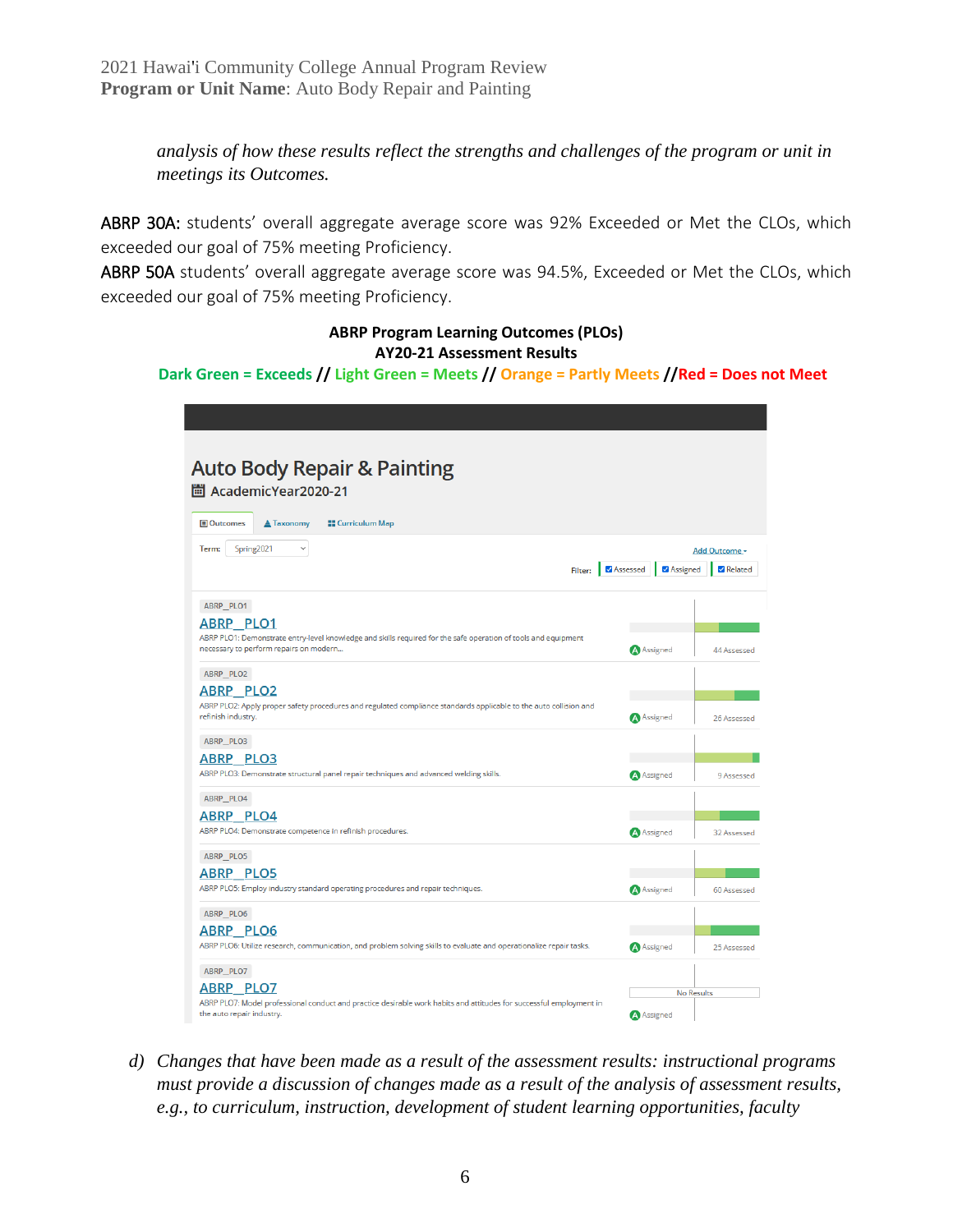*professional development activities, assessment strategies, etc.; non-instructional units must provide a discussion of changes made as a result of the analysis of assessment results, e.g., to services, operations, personnel training, assessment strategies, etc.*

From analyzing our assessment results, we have concluded that our strengths are being able to work on live repair jobs, and these demonstrations have given our students a faster and easier way of learning. The teaching methods provide more detail and allow more time with individual students. The only weakness we have found is there are some specific procedures and theories involved that just requires additional time for the student to understand clearly. We continue to modify and improve by adding more detailed instruction and demonstrations frequently.

## 4. Action Plan

We will stay on course as the previous Annual Program Review with continuing the same teaching methodologies within our courses as all assessment results were above the minimum percentage scores. Our students have been very motivated and successful with additional hands-on skill work inside the shop. The main action plan for ABRP remains increasing our enrollment. We will continue to participate in high school events, conduct outreach through virtual presentations, and attend the annual County Fair (Fall 2022 to re-open). We will also continue to serve as an advisory board member on the Waiakea High School CTE Board Committee and participate in HawCC's EDvance Summer Explorations for high school students. All of these opportunities have proved to attract students into our program. ABRP's annual Auto Show was also one of our pipelines for increasing enrollment but has been postponed since the start of the pandemic. Once we can safely restart the Auto Show, we expect an increase in our enrollment, since this event provides additional exposure to the outside community, car enthusiasts, and non-traditional students. The pandemic has definitely impacted our enrollment, but we feel we are on the right track and will just have to ride things out. With increased vaccination rates, continuing to offer face-to face classes with safety protocol adjustments such as social distancing and use of masks, enrollment will eventually get back to normal. We continue to work closely with the State of Hawai'i Auto Body Association and keep our program updated with new repair procedures and safety laws that we need to know as then we can inform our students. Our 1P1 and 2P1 Perkins indicators were both met. We will still concentrate on increasing the enrollment to sustain our numbers.

#### Action plan alignment to UHCC Strategic Direction

• Continued participation to promote increased enrollment with the Keaau Intermediate / High, Hilo Intermediate / High School and the Hawai'i National Guard Career Expo. Also, will continue to be a board member on the Waiakea High School CTE Advisory Board. \*Alignment to HGI Action Strategy 1\*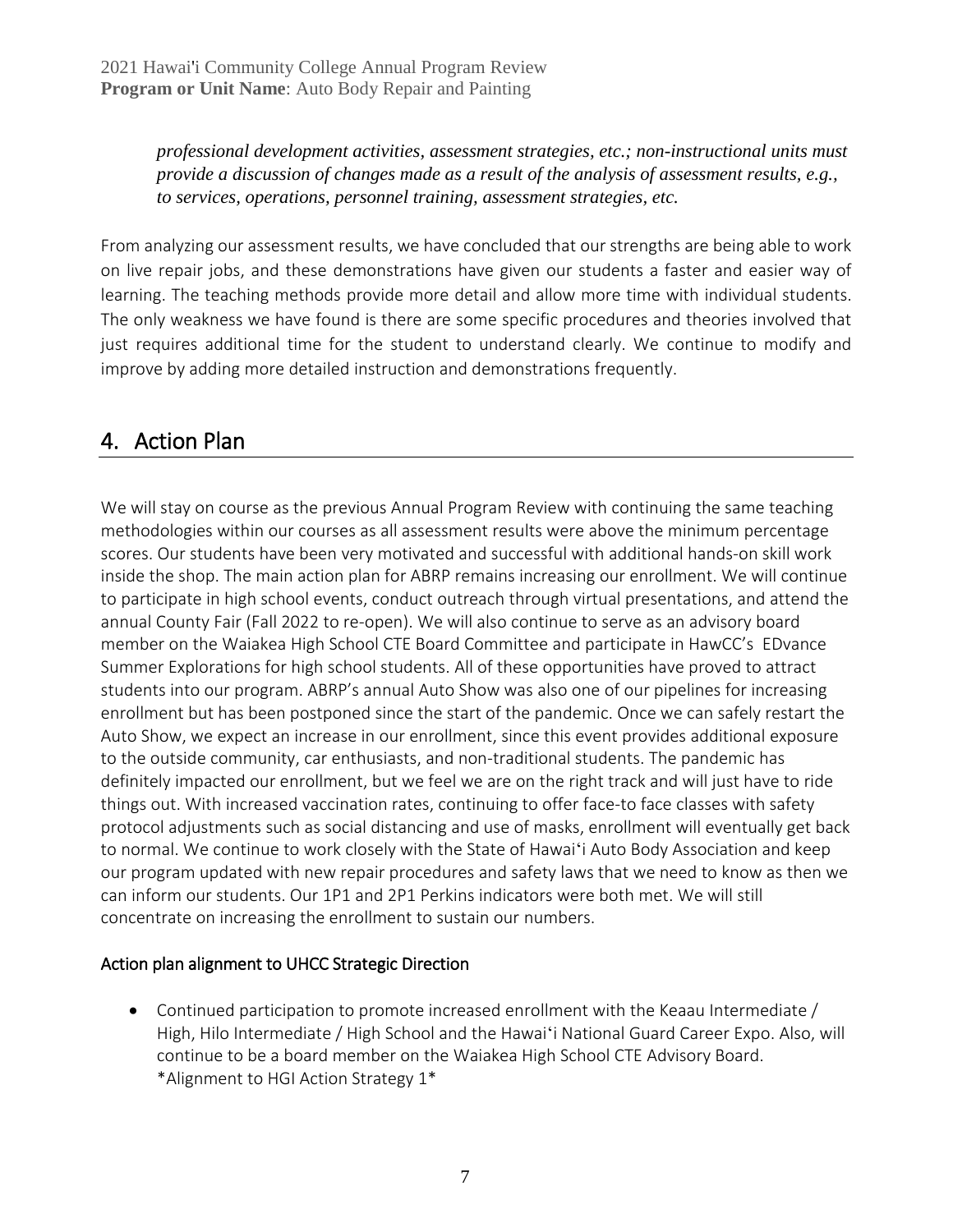• Collaborate with the State of Hawaiʻi Auto Body Association for helping us get our graduates into the workforce state wide. Continue to seek out industry needs and expectations from HawCC Auto Body Advisory Committee. \*Alignment to HGI Action Strategy 3\*

## 5. Resource Implications - \* ONE-TIME BUDGET REQUESTS ONLY \*

Detail any ONE-TIME resource requests that are not included in your regular program or unit operating "B" budget, including reallocation of existing resources (physical, human, financial). \*Note that CTE programs seeking future funding via UHCC System Perkins proposals must reference their ARPD Section 4. Action Plan and this ARPD Section 5. Resource Implications to be eligible for funding.

#### x☐ I am NOT requesting additional ONE-TIME resources for my program/unit.

☐ I AM requesting additional ONE-TIME resource(s) for my program/unit. Total number of items being requested:  $(4$  items max.)

\*For each item requested, make sure you have gathered the following required information and all relevant documentation before you upload this Review; you will submit all information and attachments for your Resource Request as part of your Review document submission via the

Hawaii CC - [Program & Unit Review Submission portal](https://hawaii.kualibuild.com/app/builder/#/app/60ef56c477b0f470999bb6e5/run) <https://hawaii.kualibuild.com/app/builder/#/app/60ef56c477b0f470999bb6e5/run>

- ✓ Item Description
- ✓ Justification
- $\checkmark$  Priority Criteria (must meet at least one of the following):
	- 1. Ensure compliance with mandates and requirements such as laws and regulations, executive orders, board mandates, agreements and contracts and accreditation requirements.
	- 2. Address and/or mitigate issues of liability, including ensuring the health, safety and security of our Kauhale.
	- 3. Expand our commitment to serving all segments of our Hawaii Island community through Pālamanui and satellite centers
	- 4. Address aging infrastructure.
	- 5. Continue efforts to promote integrated student support in closing educational gaps.
	- 6. Leverage resources, investments with returns, or scaling opportunities
	- 7. Promote professional development.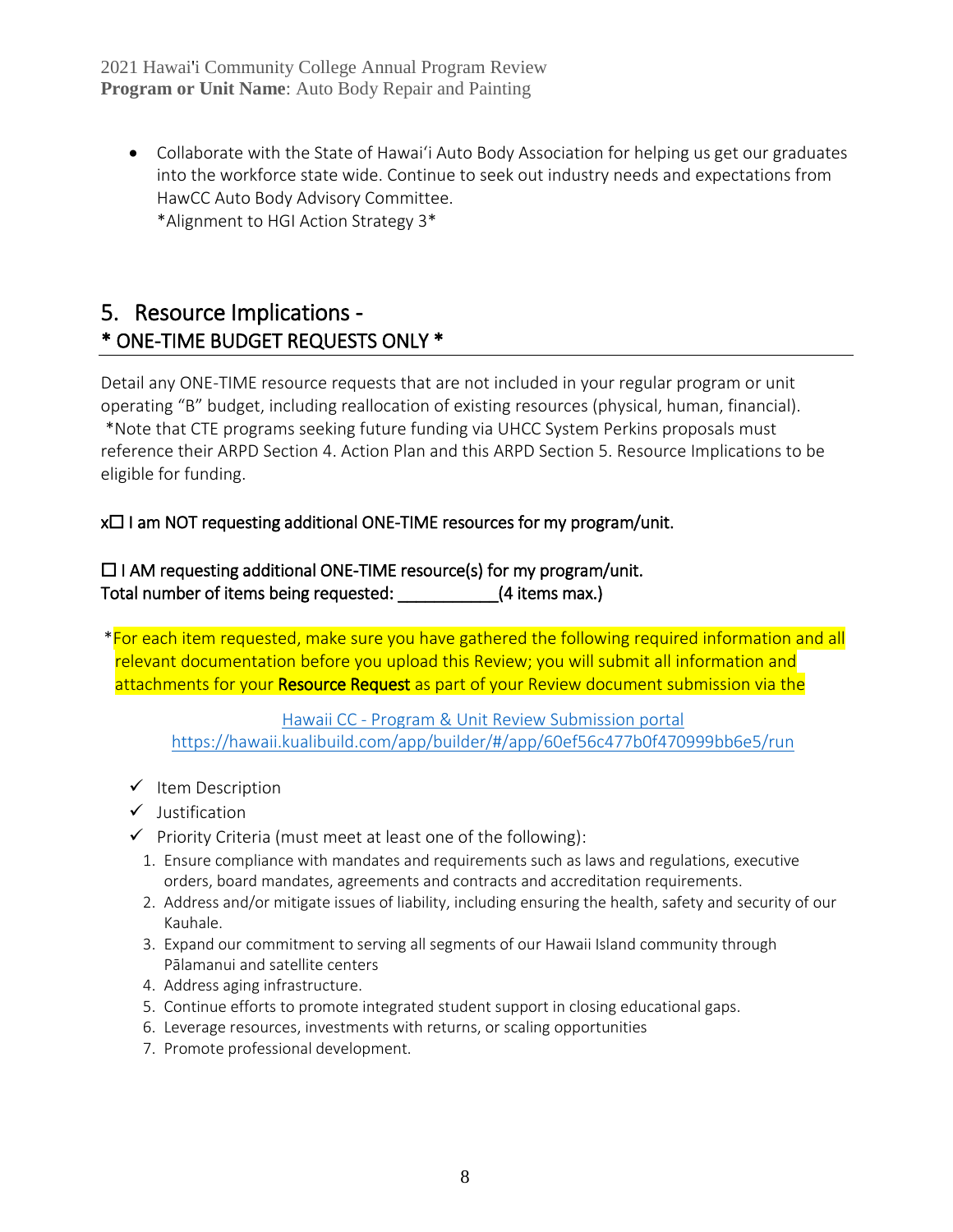2021 Hawai'i Community College Annual Program Review **Program or Unit Name**: Auto Body Repair and Painting

| Category-Specific Information |                       |                      |                         |                           |
|-------------------------------|-----------------------|----------------------|-------------------------|---------------------------|
| Equipment                     | <b>Estimated Date</b> | Quantity / Number    | Total Cost (with        | On Inventory List         |
|                               | Needed                | of Units; Cost per   | $S&H, \text{tax}$       | $(Y/N)$ ; Decal #,        |
|                               |                       | Unit                 |                         | Reason replacing          |
| <b>Facilities</b>             | <b>Estimated Date</b> | <b>Total Cost</b>    | Monthly/Yearly          | <b>Utilities Required</b> |
| Modification                  | Needed                |                      | <b>Recurring Costs</b>  |                           |
| Personnel                     | <b>Estimated Date</b> | FTE; Position Type;  | <b>Estimated Salary</b> | Was an Existing           |
| Resource                      | Needed                | Position Title       |                         | Position Abolished?       |
|                               |                       |                      |                         | $(Y/N)$ ; Position #      |
| Professional                  | <b>Estimated Date</b> | Have you applied     | Professional            | PD Details; Impact;       |
| Development                   | Needed                | before (Y/N); was it | Development             | <b>Total Cost</b>         |
|                               |                       | approved?            | Type                    |                           |
| Reallocation                  | <b>Estimated Date</b> | <b>Total Cost</b>    | Monthly/Yearly          | Reallocation              |
|                               | Needed                |                      | <b>Recurring Costs</b>  | Proposal                  |

## 6. Optional: Edits to Occupation List for Instructional Programs

Review the Standard Occupational Classification (SOC) codes listed for your Instructional Program and verify that the occupations listed align with the program learning outcomes. Program graduates should be prepared to enter the occupations listed upon program completion. Indicate in this section if the program is requesting removal or additions to the occupation list.

#### X□ I am NOT requesting changes to the SOC codes/occupations listed for my program.

#### ☐ I am requesting changes to the SOC codes/occupations listed for my program.

[O\\*Net CIP-SOC Code Look-up](http://www.onetonline.org/) *\*in the Crosswalks box, choose "Education," then enter CIP number to see related SOC codes*

List below each SOC code for which change is being requested and include details of requested code deletions and/or additions. Include justification for all requested changes.

\*All requested changes to the SOC codes/occupations listed for programs must be discussed with and approved by the Department/Division Chair.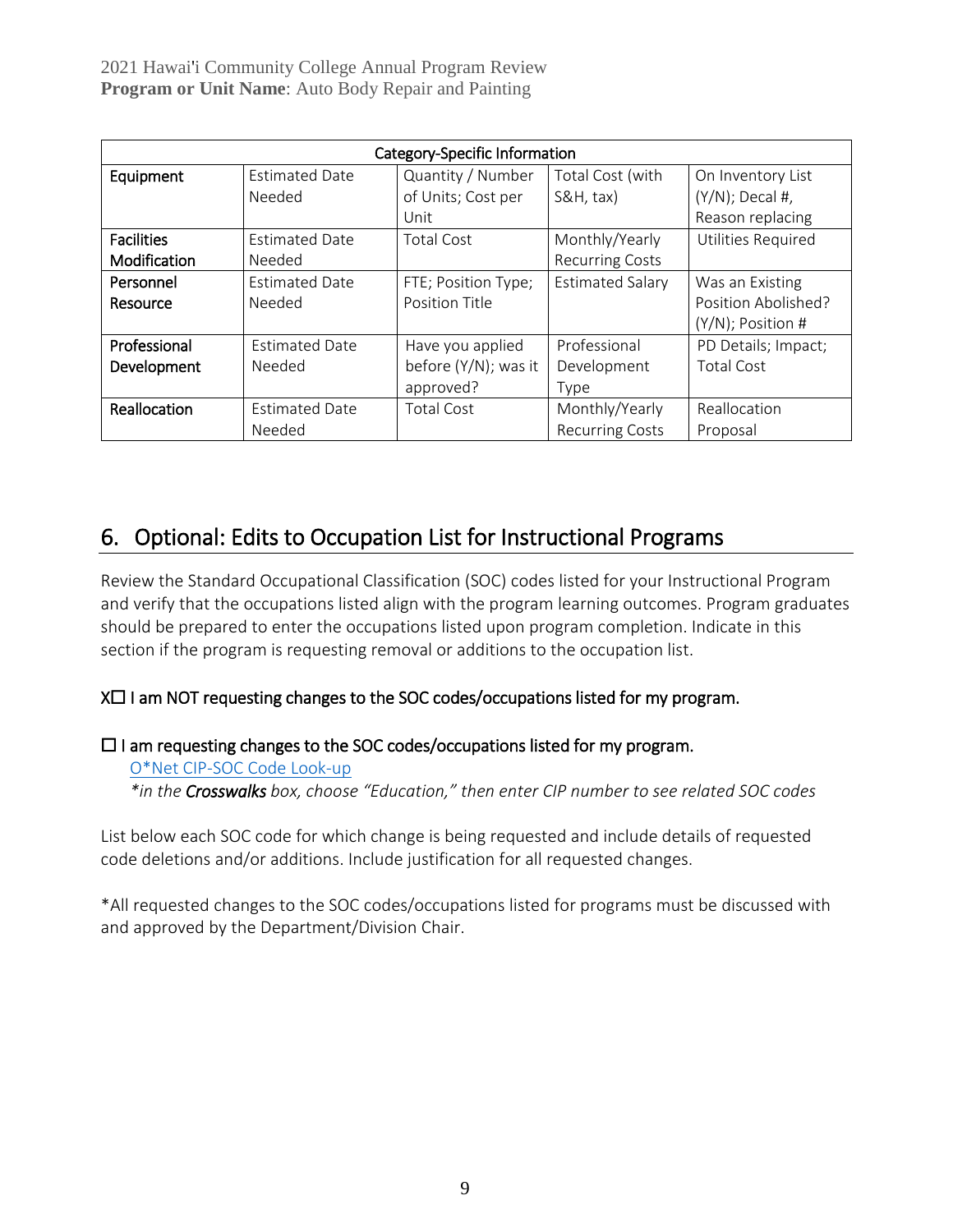| Fall 2017-19 | Fujioka  |                                   |  |
|--------------|----------|-----------------------------------|--|
| Student      |          | Kamaaina Motors                   |  |
|              |          | <b>MS</b>                         |  |
| Student      |          | Auto                              |  |
| Student      |          | Hawaii Collision                  |  |
| Student      |          | Hawaii Collision                  |  |
| Student      |          | Tony Honda                        |  |
|              |          | <b>MS</b>                         |  |
| Student      |          | Auto                              |  |
|              |          | Body                              |  |
| Student      |          | Pros                              |  |
| Student      |          | <b>ABRP Hawaii</b>                |  |
| Student      |          | <b>Bobs Fender Shop</b>           |  |
|              |          |                                   |  |
| Fall 2015-17 | Fujioka  |                                   |  |
|              |          | J Dawgs Auto                      |  |
| Student      |          | Detailing                         |  |
| Student      |          | A Y Auto Body                     |  |
|              |          | <b>MS</b>                         |  |
| Student      |          | Auto                              |  |
|              |          |                                   |  |
| Fall 2013-15 | Fujioka  |                                   |  |
| Student      |          | <b>Bobs Fender Shop</b>           |  |
| Student      |          | Orchid Isle Ford                  |  |
| Student      |          | Geico                             |  |
|              |          | Same Day Auto                     |  |
| Student      |          | Body (Colorado)                   |  |
| Student      |          | <b>MS</b><br>Auto                 |  |
|              |          |                                   |  |
| Student      |          | Lei International<br>Pipe fitters |  |
|              | Koreyasu |                                   |  |
| Fall 2014-16 |          |                                   |  |
| Student      |          | <b>AKM Performance</b>            |  |
| Student      |          | Napa                              |  |
|              |          | <b>MS</b>                         |  |
| Student      |          | Auto                              |  |
| Student      |          | <b>ABRP Hawaii</b>                |  |
|              |          | Body                              |  |
| Student      |          | Pros                              |  |
|              |          | <b>East Coast</b>                 |  |
| Student      |          | Collision                         |  |
|              |          |                                   |  |

## **ABRP Student Tracking for Employment**